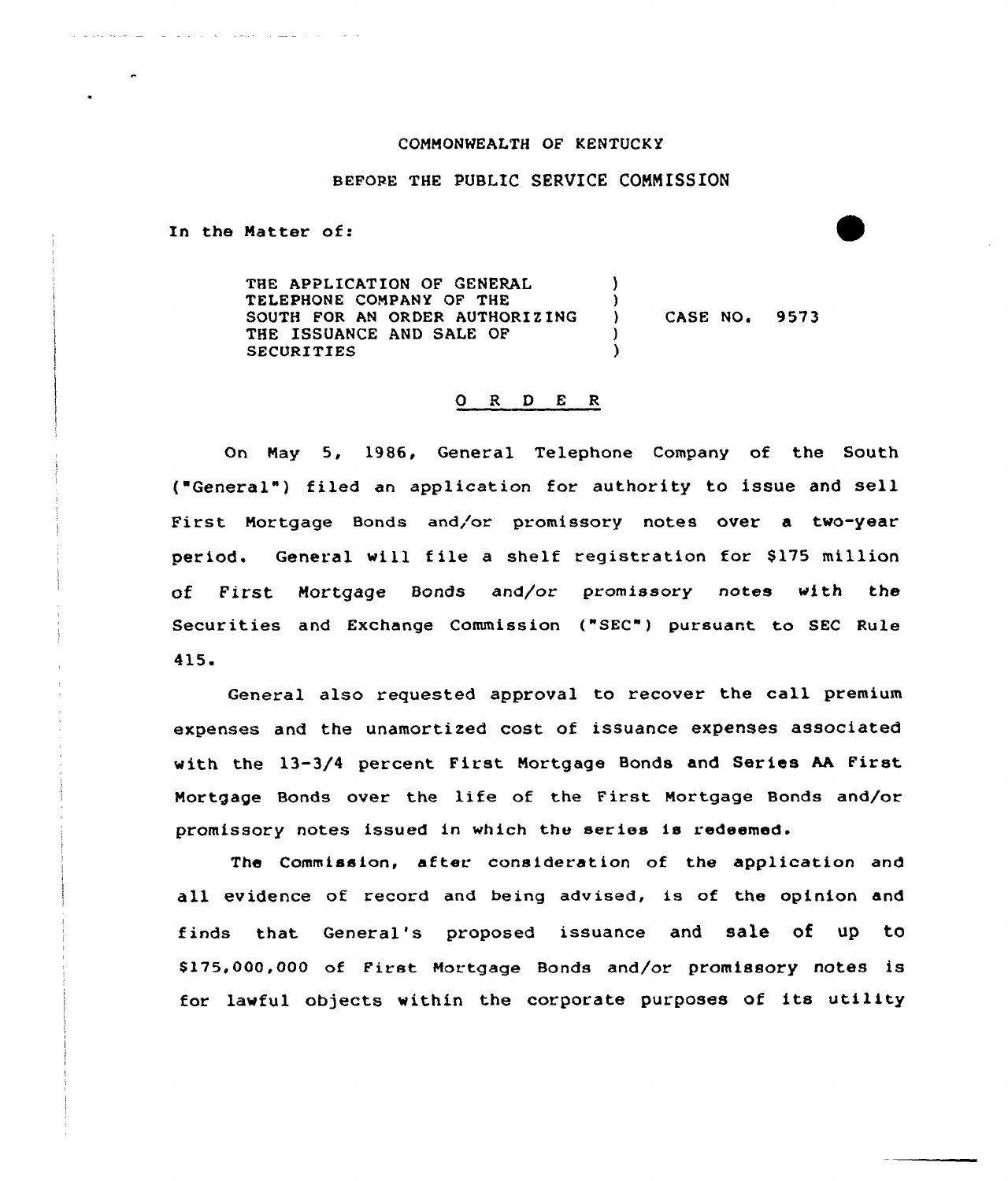operations, is necessary and appropriate for and consistent with the proper performance of its service to the public and will not impair its ability to perform that service and is reasonably necessary and appropriate for such purposes. In its application, General states that the interest rate on any securities issued under this shelf financing vill not exceed 150 percent of the yield to maturity on comparable U.S. Treasury securities. This interest rate ceiling provides ample flexibility for General. In future rate cases, the Commission will examine the interest rates on any securities issued under this shelf financing to insure reasonableness, given market conditions at the time of issuance.

IT IS THEREFORE ORDERED that:

(1) General be and it is hereby authorized to issue and sell up to \$175,000,000 of the aggregate principal amount of its First Mortgage Bonds and/or promissory notes over. the next two years.

(2) The interest rate on any series so issued shall not exceed 150 percent of the yield to maturity on comparable U.S. Treasury securities on the date the First Mortgage Bond and/or promissory notes are issued as set out in the application.

(3) The proceeds from the sale of the securities authorized herein shall be used only for the lawful purposes as set out in the application.

(4) General be and it hereby is authorized to recover the cell premium expenses and the unamortized cost of issuance expenses associated vith the 13-3/4 percent First Mortgage Bonds

 $-2-$